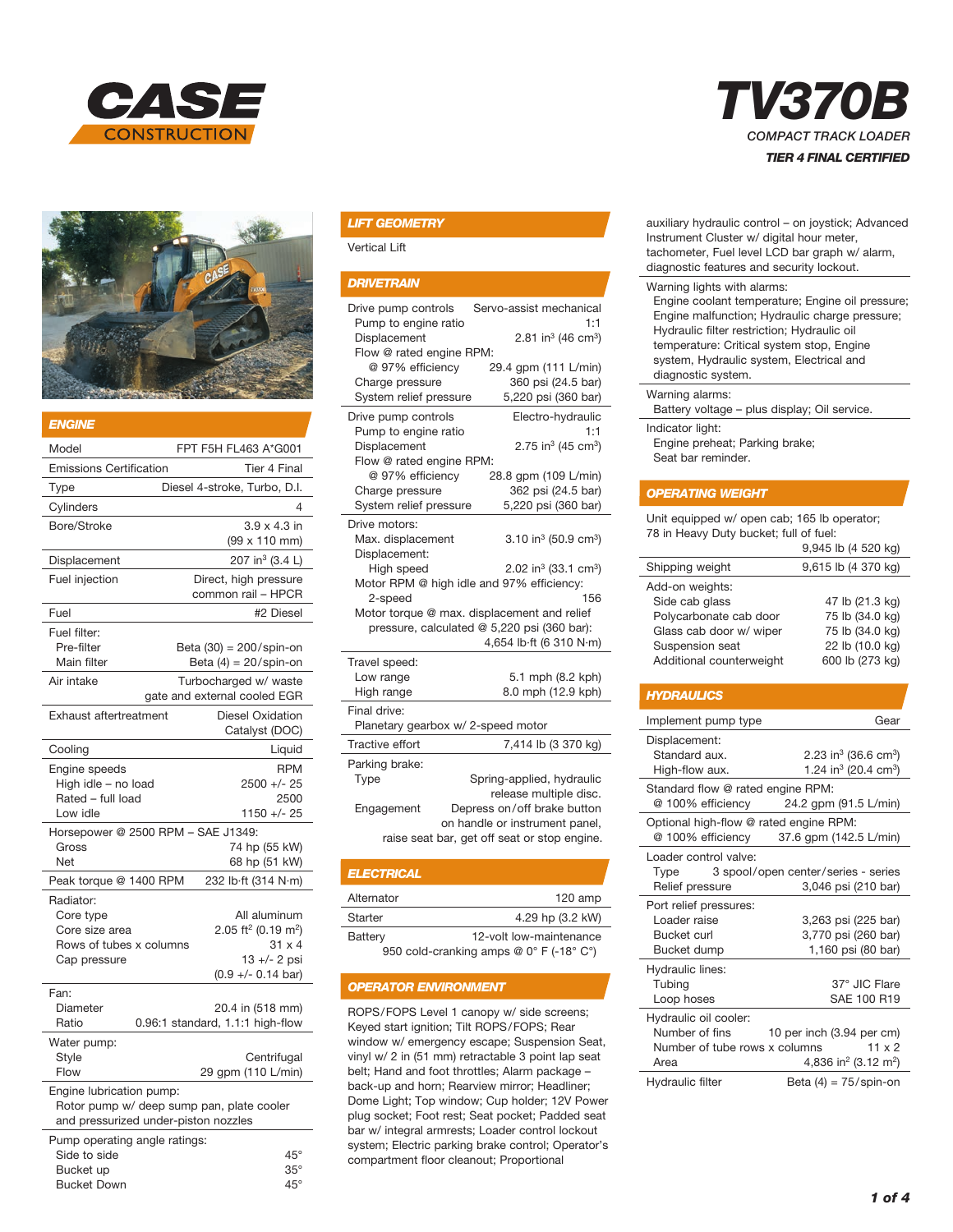| <b>HYDRAULICS CONT.</b> |                    | <b>SER</b>        |
|-------------------------|--------------------|-------------------|
| Lift cylinders:         |                    | Fuel              |
| Bore diameter           | 2.75 in (69.9 mm)  | Engi              |
| Rod diameter            | 1.75 in (44.5 mm)  |                   |
| Stroke                  | 33.4 in (847.9 mm) | Hydr              |
| Closed length           | 47.1 in (1 196 mm) | <b>Res</b><br>Tot |
| Bucket cylinders:       |                    |                   |
| Bore diameter           | 3.0 in (76.2 mm)   |                   |
| Rod diameter            | 1.5 in (38.1 mm)   |                   |
| Stroke                  | 16.4 in (410 mm)   |                   |
| Closed length           | 24.0 in (610.0 mm) |                   |
|                         |                    |                   |

## *NCE CAPACITIES* Tank 25.5 gal (96.5 L) ne oil w/ filter 8.9 qt (8.5 L) raulic system: servoir 6.0 gal (22.7 L) tal 11.9 gal (45.4 L)

#### *PERFORMANCE SPECS*

|                                                     | Rated operating capacity – ROC*:<br>35% of tipping load<br>50% of tipping load | 2,590 lb (1 178 kg)<br>3,700 lb (1 682 kg) |  |  |
|-----------------------------------------------------|--------------------------------------------------------------------------------|--------------------------------------------|--|--|
|                                                     | w/ additional counterweight 3,900 lb (1 769 kg)                                |                                            |  |  |
|                                                     | Tipping load*                                                                  | 7,400 lb (3 356 kg)                        |  |  |
|                                                     | Breakout forces $@3,150$ psi (217 bar)*:                                       |                                            |  |  |
|                                                     | <b>Bucket cylinders</b>                                                        | 8,593 lb (38.2 kN)                         |  |  |
| Lift cylinders – hydraulic limit 6,385 lb (28.4 kN) |                                                                                |                                            |  |  |
|                                                     | Cycle times:                                                                   |                                            |  |  |
|                                                     | Raise                                                                          | $4.5$ sec                                  |  |  |
|                                                     | Lower                                                                          | 2.6 <sub>sec</sub>                         |  |  |
|                                                     | Dump                                                                           | 2.6 <sub>sec</sub>                         |  |  |
|                                                     | Roll back                                                                      | $2.0 \text{ sec}$                          |  |  |

NOTE: \*Measured using 78 in (1.98 m) foundry/ excavating bucket.





Line drawings are for illustrative purpose only and may not be exact representation of unit.

#### *DIMENSIONS* A. Overall operating height: with foundry/excavating bucket 160.2 in (4.07 m) with low profile extended bucket 169.2 in (4.30 m) and the steaded bucket 169.2 in (4.30 m) Height to: **B.** Bucket hinge pin 131.1 in (3.33 m) **C.** Top of ROPS 80.4 in (2.04 m) **D.** Bottom of level bucket, fully raised 123.0 in (3.13 m) Overall length: E. without attachment with coupler 117.0 in (2.97 m) **F.** with foundry/excavating bucket on ground **141.4** in (3.59 m) with low profile extended bucket 150.5 in (3.82 m) G. Maximum dump angle 54.6° 54.6° H. Dump height: with foundry/excavating bucket and the state 104.5 in (2.66 m) @ 45° minutes are the 104.5 in (2.66 m) @ 45° with low profile extended bucket  $98.0$  in (2.49 m) @ 45° I. Dump reach at maximum height with low profile extended bucket 40.5 in (1.03 m) @ 45° Maximum attachment rollback: **J.** Bucket on ground  $33.2^{\circ}$ <br> **K.** Bucket at full height  $84.9^{\circ}$ K. Bucket at full height **L.** Track on ground 64.5 in (1.64 m) 64.5 in (1.64 m) **M.** Ground clearance – bottom of belly pan  $9.6$  in (0.24 m) N. Angle of departure 32.0° 32.0° Clearance circle: **O.** without bucket  $\sim$  56.2 in (1.43 m) P. with 78 in (1.98 m) low profile extended bucket on ground extended bucket on ground 94.8 in (2.41 m) **Q.** Clearance circle rear 67.9 in (1.73 m) **R.** Track gauge 58.6 in (1.49 m) 58.6 in (1.49 m) 58.6 in (1.49 m) 58.6 in (1.49 m) 58.6 in (1.49 m) 58.6 in (1.49 m) 58.6 in (1.49 m) 58.6 in (1.49 m) 58.6 in (1.49 m) 58.6 in (1.49 m) 58.6 in (1.49 m) 58.6 in (1.49 m) 5 S. Over the track width 76.5 in (1.94 m)  $\sim$  76.5 in (1.94 m)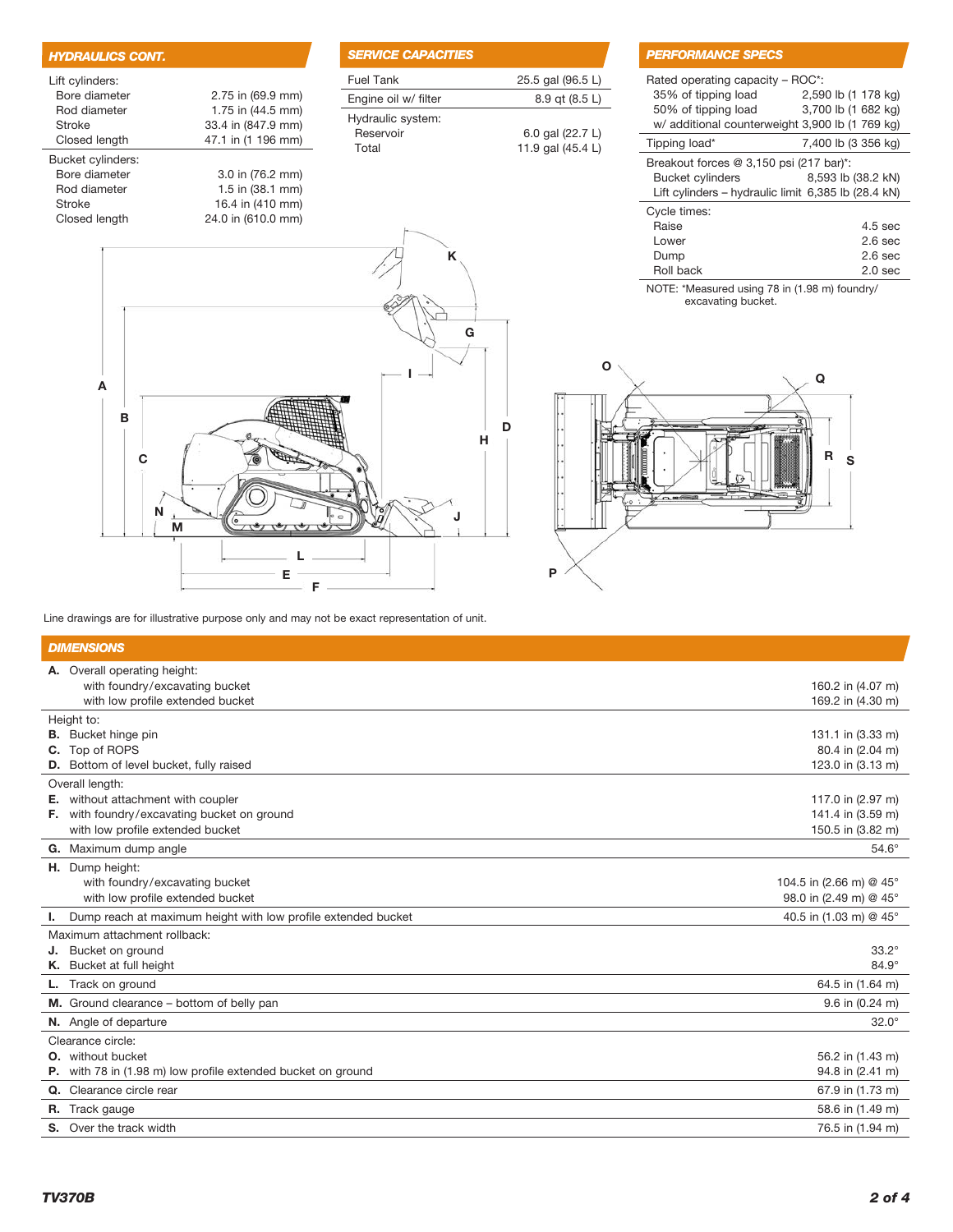| <b>TRACK SELECTION</b> |                                              |                        |                               |
|------------------------|----------------------------------------------|------------------------|-------------------------------|
| Type                   | Area                                         | <b>Ground Pressure</b> | <b>Width to Outside Track</b> |
| 17.7 in (450 mm)       | 2.286 in <sup>2</sup> (1.48 m <sup>2</sup> ) | 4.2 psi (29 kPa)       | 76 in (1.93 m)                |

| <b>OPTIONAL BUCKETS</b>                 |                |                 |                                             |
|-----------------------------------------|----------------|-----------------|---------------------------------------------|
| <b>Type</b>                             | Width          | Weight          | <b>Heaped Capacity</b>                      |
| Dirt & Foundry                          | 72 in (1.83 m) | 420 lb (190 kg) | 16.2 ft <sup>3</sup> (0.46 m <sup>3</sup> ) |
|                                         | 78 in (1.98 m) | 440 lb (200 kg) | 17.7 ft <sup>3</sup> (0.50 m <sup>3</sup> ) |
| Low Profile                             | 72 in (1.83 m) | 480 lb (218 kg) | 14.8 ft <sup>3</sup> (0.42 m <sup>3</sup> ) |
| Low Profile Extended                    | 72 in (1.83 m) | 510 lb (232 kg) | 17.7 ft <sup>3</sup> (0.50 m <sup>3</sup> ) |
|                                         | 78 in (1.98 m) | 540 lb (245 kg) | 19.1 ft <sup>3</sup> (0.54 m <sup>3</sup> ) |
|                                         | 84 in (2.13 m) | 575 lb (262 kg) | 20.5 ft <sup>3</sup> (0.58 m <sup>3</sup> ) |
| Light Material                          | 72 in (1.83 m) | 475 lb (216 kg) | 23.3 ft <sup>3</sup> (0.66 m <sup>3</sup> ) |
|                                         | 84 in (2.13 m) | 540 lb (245 kg) | 27.5 ft <sup>3</sup> (0.78 m <sup>3</sup> ) |
| Manure & Slurry                         | 72 in (1.83 m) | 480 lb (218 kg) | 19.1 ft <sup>3</sup> (0.54 m <sup>3</sup> ) |
| Heavy-Duty                              | 72 in (1.83 m) | 510 lb (230 kg) | 14.1 ft <sup>3</sup> (0.40 m <sup>3</sup> ) |
|                                         | 78 in (1.98 m) | 530 lb (240 kg) | 15.5 ft <sup>3</sup> (0.44 m <sup>3</sup> ) |
|                                         | 84 in (2.13 m) | 550 lb (250 kg) | 17.0 ft <sup>3</sup> (0.48 m <sup>3</sup> ) |
| Heavy-Duty Extended with SmartFit Teeth | 72 in (1.83 m) | 667 lb (303 kg) | 17.4 ft <sup>3</sup> (0.49 m <sup>3</sup> ) |
|                                         | 78 in (1.98 m) | 697 lb (316 kg) | 18.9 ft <sup>3</sup> (0.54 m <sup>3</sup> ) |
|                                         | 84 in (2.13 m) | 728 lb (330 kg) | 20.5 ft <sup>3</sup> (0.58 m <sup>3</sup> ) |

## *STANDARD EQUIPMENT*

*OPERATOR ENVIRONMENT*

See page 1

#### *ENGINE*

Charge Air Cooler (CAC) Dual element air cleaner Organic Acid Technology (OAT) Anti-freeze solution to -34º F Over and under radiator and oil cooler 3-stack after cooler/radiator/oil cooler configuration Glow plugs Integral engine oil cooler Fuel filter with water trap Master electrical disconnect

#### *DRIVETRAIN*

2-speed hydrostatic four wheel drive SAHR disc parking brake

#### *HYDRAULICS*

Auxiliary hydraulics: @ 3,050 psi (210 bar) – 24.2 gpm (91.5 L/min) 6 micron oil filtration system 3-spool loader control valve Auxiliary hydraulic disconnects, ISO flat-face – connect-under-pressure with case drain Hydraulic circuit pedal lock Auxiliary function lockout override Loader lift lockout override Heavy-duty hydraulic oil cooler Loader arm float position Loader function lockout system Auxiliary Front Electric Control

#### *LOADER*

Manual attachment coupler Vertical lift geometry Loader lift arm lock support pin

#### *TRACKS*

Rubber Tracks

## *OTHER STANDARD FEATURES*

Halogen lights - 2 front, 2 side, 2 rear flood Pre-wired for rotating beacon Lockable service access hood Single-point daily servicing Rear tail lights Remote oil and fuel filters Block heater Debris ingression sealing Mounting points for add-on counterweights Transport Protection